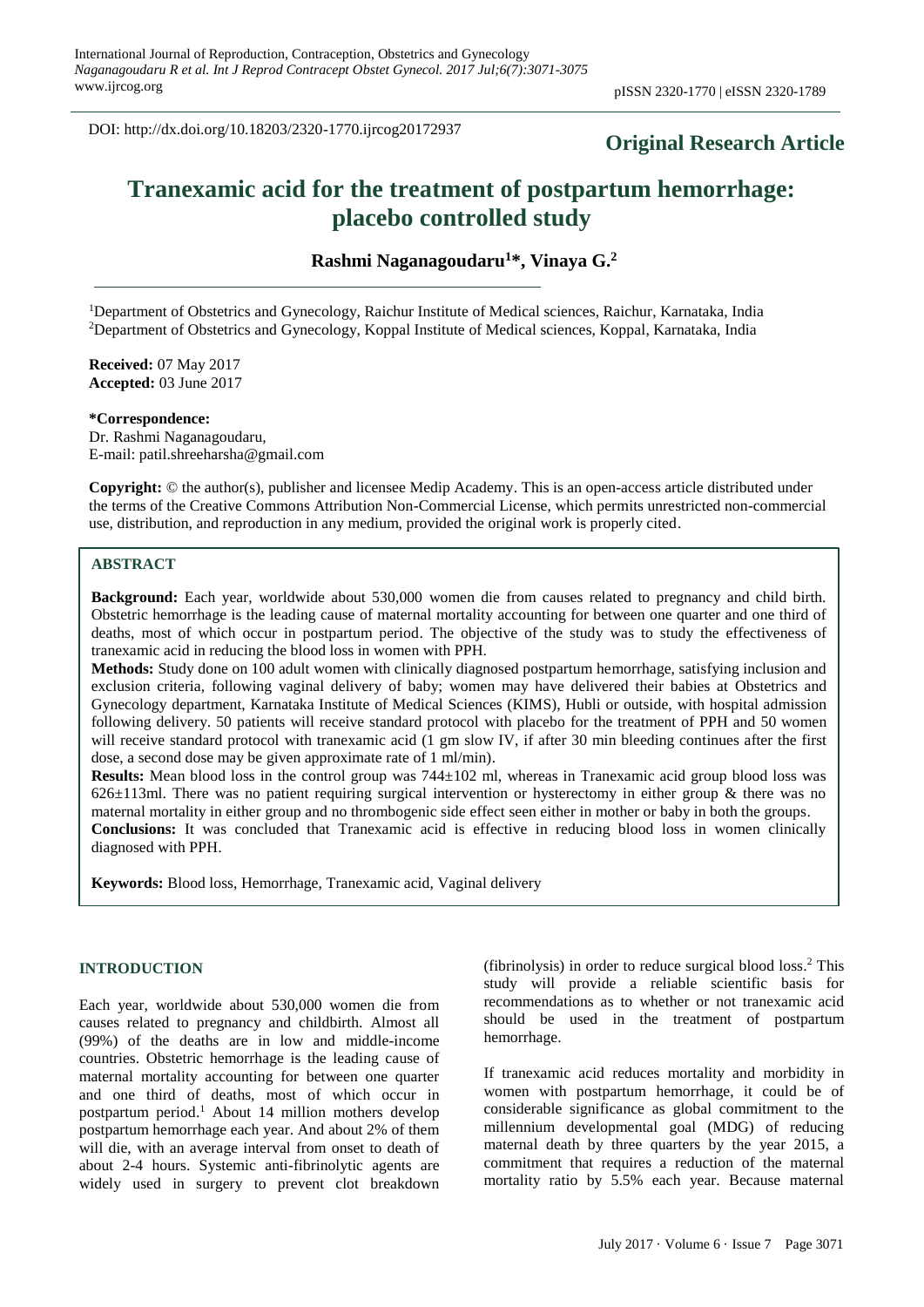hemorrhage accounts for over a quarter of deaths, an effective treatment for postpartum hemorrhage would contribute importantly to the MDG of reducing maternal mortality. The objective of study was to study the effectiveness of Tranexamic acid in reducing the blood loss in women with PPH.

### **METHODS**

This is prospective, randomized placebo-controlled study carried out at Department of Obstetrics and Gynaecology, Karnataka Institute of Medical Sciences, Hubli. Study was done on 100 parturient women with clinically diagnosed postpartum hemorrhage, satisfying inclusion and exclusion criteria

The study was undertaken during May 2010 to April 2011. Permission for the study was obtained from the College authorities prior to commencement.

Women who delivered their babies at KIMS hospital or outside, with hospital admission following delivery were selected for the study. Who has been clinically diagnosed postpartum hemorrhage, satisfying inclusion and exclusion criteria, following vaginal delivery of a baby.

#### *Inclusion criteria*

Clinical diagnosis of PPH may be based on any of following:

- Estimated blood loss after vaginal delivery of baby >500ml OR
- Estimated blood loss enough to compromise the hemodynamic status of the women.

#### *Exclusion criteria*

- Severe medical and surgical complications involving the heart, liver, kidney, brain disease and blood disorders
- Allergy to tranexamic acid
- History of thrombo-embolic disorders.

Data Collection Method: All women following vaginal delivery of their babies at KIMS hospital or outside, with hospital admission following delivery. Clinically diagnosed PPH, satisfying inclusion and exclusion criteria were considered.

- Detailed history was taken and general physical and obstetrics examination was done.
- Written and informed consent for participating in the trial

Patients were allocated into two groups:

- Group 1: control group 50 cases
- Group 2: study group 50 cases.

#### *Control group*

standard protocol for the treatment of PPH along with placebo (normal saline, 10ml) was given following diagnosis of PPH.

#### *Study group*

tranexamic acid 1gm IV (if after 30 min bleeding continues, 1gm can be repeated) along with standard protocol for treatment of PPH was given following diagnosis of PPH.

#### *Evaluation*

Estimation of blood loss: After delivery of the baby amniotic fluid was allowed to drain away (if present) and BRASS-V drape was used to collect blood and also to quantify amount of blood collected. The drape has a calibrated and funneled collecting pouch, incorporated within a plastic sheet that is placed under the buttocks of the patient immediately after the delivery of baby.

The upper end of the sheet has a belt, which is loosely tied around the womeń ́s abdomen to optimize blood collection. Blood clots were weighed separately. Blood soaked swabs were weighed, the known dry weight subtracted and the calculated volume added to that of drape (1gm=1ml)

- Placenta and membranes were examined for completeness after expulsion.
- Vital signs: heart rate, respiratory rate and blood pressure were checked before and after delivery.
- Neonatal details were noted.
- Maternal side effects caused by tranexamic acid like visual disturbance, chest pain, calf pain, incordination was noted.
- Any surgical intervention or hysterectomy required for failed medical management was noted.
- Any maternal mortality and cause for it was evaluated.

### *Methodology of analysis*

Once enrolled all the subjects were followed up regularly and their obstetric outcome was carefully recorded using standard proforma as mentioned in the next section.

The data and results so obtained were tabulated and analyzed using Microsoft excels spread sheet software of MS office 2007.

The student t-test was used to compare differences between the two groups. The p-value was used for testing the statistical significance of the results obtained wherever applicable.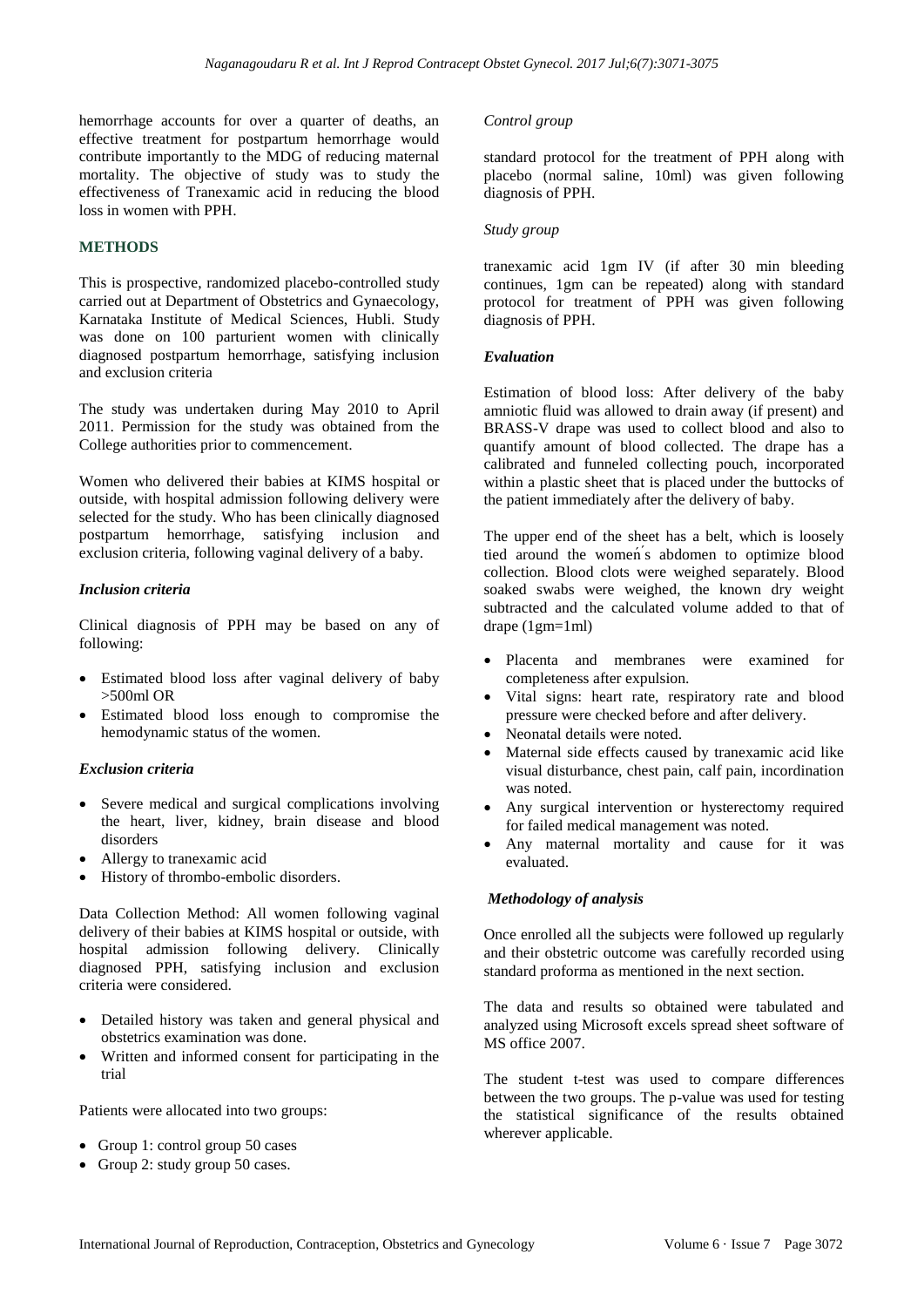#### **RESULTS**

The study was conducted on hundred patients diagnosed with postpartum haemorrhage who were admitted in the department of Obstetrics and Gynecology, KIMS Hospital, Hubli. Two groups under consideration are comparable with regard to age 24.04 yrs while in tranexamic acid group was 25.36 years (Table 1).

#### **Table 1: Age distribution.**

|           | Age (years) Group A-control | <b>Group B-</b><br>tranexamic acid |
|-----------|-----------------------------|------------------------------------|
| $19 - 25$ | 34                          | 31                                 |
| $26 - 30$ | 14                          | 16                                 |
| $31 - 35$ |                             |                                    |
| Total     |                             |                                    |

Both the groups are comparable with regards to parity distribution p-value is not significant i.e. there is no significant difference between the number of multiparas and the primiparas in two groups. For parity distribution chi, square test is applied ( $χ²$ -2.93) (Table 2).

#### **Table 2: Parity wise distribution.**

|                | <b>Parity</b> Group A-control | <b>Group B-tranexamic</b><br>acid |
|----------------|-------------------------------|-----------------------------------|
| P <sub>1</sub> | 17                            | 11                                |
| P <sub>2</sub> | 16                            | 16                                |
| P <sub>3</sub> | 13                            | 20                                |
| P <sub>4</sub> | $\mathcal{D}_{\mathcal{A}}$   |                                   |
| P <sub>5</sub> |                               |                                   |
| P <sub>6</sub> |                               |                                   |

Two groups are comparable with respect to type of delivery. P value is not significant  $(p>0.05)$ . i.e. there is no significant difference between the numbers of FTND, Assisted breech delivery, VBAC in both the groups. For the type of delivery distribution chi square test is applied (χ²-1.099) (Table 3).

### **Table 3: Type of delivery.**

| Type of delivery            | <b>Group A-</b><br>control | <b>Group B-</b><br>tranexamic acid |
|-----------------------------|----------------------------|------------------------------------|
| <b>FTND</b>                 | 34                         | 38                                 |
| Assisted breech<br>delivery |                            |                                    |
| <b>VBAC</b>                 |                            |                                    |

Two groups are comparable with regards to cause of PPH. P value is not significant  $(p>0.05)$  i.e. there is no significant between the numbers of causes like atony, tears and trauma, atony and tears, retained placenta as cause of PPH in two groups. For cause of pph distribution, chi square test is applied  $(\gamma^2 - 0.4630)$  (Table 4).

#### **Table 4: Cause of PPH.**

| Cause of PPH      | Group A-<br>control | Group B-<br>tranexamic acid |
|-------------------|---------------------|-----------------------------|
| Atony             | 39                  | 38                          |
| Tears and trauma  |                     |                             |
| Atony+ tears      |                     |                             |
| Retained placenta |                     |                             |

Mean blood loss in control group was 744±102ml while that in tranexamic acid group was 626±113ml this difference between the two groups was highly significant (p value $<0.0001$ ). Hence, we can say that in terms of blood loss tranexamic acid group is more efficacious when compared to control group. For blood loss in both groups student test (t-5.44) is employed (Table 5).

#### **Table 5: Blood loss.**

| <b>Blood loss</b><br>(ml) | <b>Group A-</b><br>control | <b>Group B-</b><br>tranexamic acid |
|---------------------------|----------------------------|------------------------------------|
| 500-600                   |                            | 14                                 |
| 600-700                   | 9                          | 23                                 |
| 700-800                   | 26                         | 9                                  |
| 800-900                   | 11                         |                                    |
| 900-1000                  |                            |                                    |
| >1000                     |                            |                                    |

## **DISCUSSION**

Tranexamic acid exerts its antifibrinolytic effect by blocking the lysine binding locus of the plasminogen and plasmin molecules, thereby preventing the binding of plasminogen and plasmin to the fibnin substrate. Tranexamic acid also inhibits conversion of plasminogen to plasmin by the plasminogen activators. It has been used in the treatment of bleeding for many years.

During placental delivery, fibrinogen and fibrin are rapidly degraded, whereas plasminogen activators and fibrin degradation products (FDP) increase due to activation of the fibrinolytic system. This activation can last up to 6-10 hours postpartum, causing more bleeding. It was because of this activation of the fibrinolytic system that we decided to use tranexamic acid in this trial. The present study compares the standard protocol with placebo and standard protocol with tranexamic acid in the treatment of postpartum haemorrhage.

In the present study, the mean blood loss in the two groups was  $744\pm102$ ml in control group and  $626\pm113$ ml in study group. This difference between the two groups is highly statistically (p-value, 0.0001) significant. Thus, tranexamic acid is highly effective in reducing blood loss.

Similar study carried out by Ming-ying Gai, in china showed that tranexamic acid significantly reduces bleeding from the time of placental delivery to 2 hrs postpartum in LSCS.<sup>3</sup> P-value <0.002. These results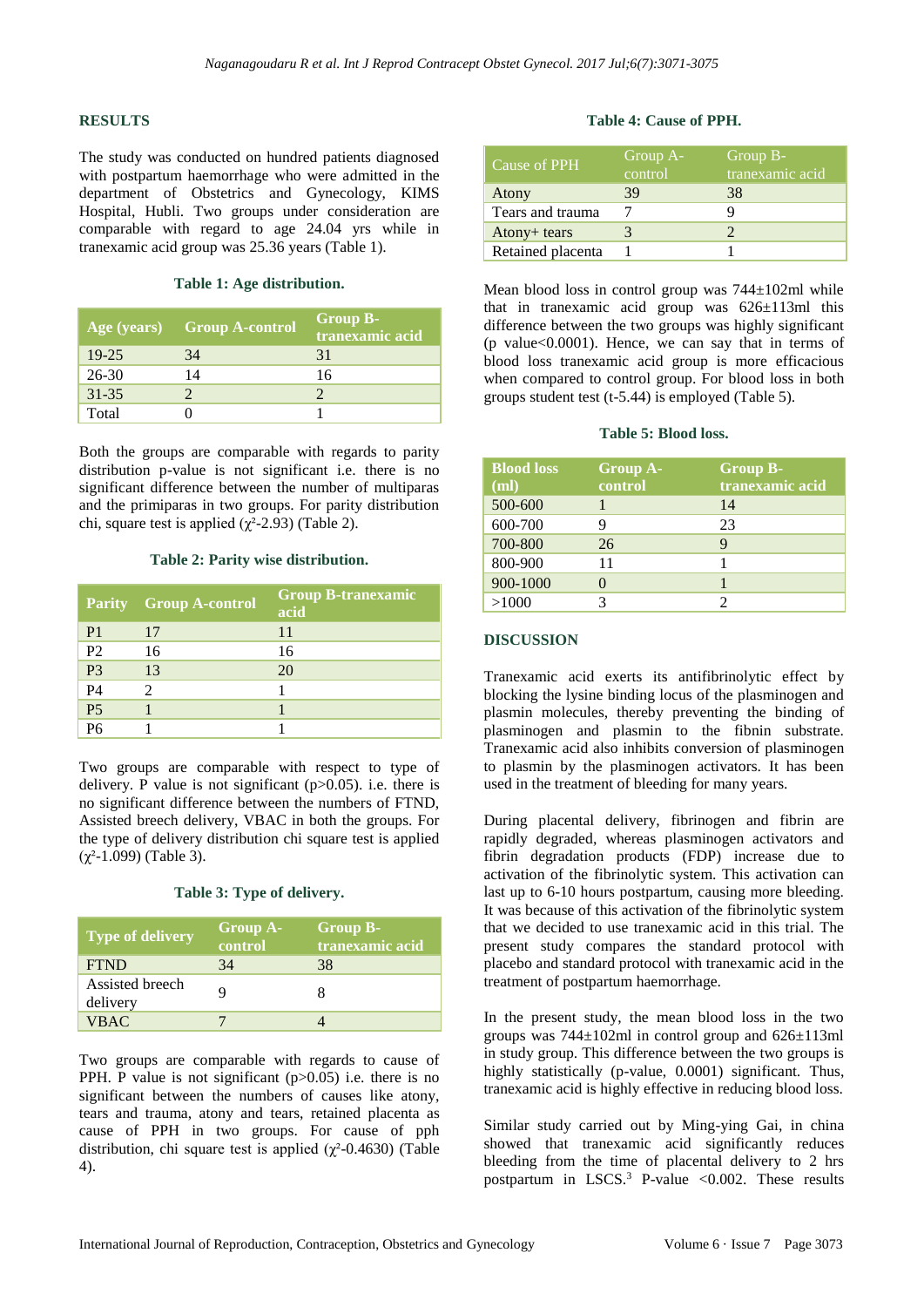correlated well with present study. Similar study, carried out by Yang H in china showed similar results.<sup>4</sup>

Tranexamic acid significantly reduced blood loss after vaginal delivery. P-value <0.01.

#### **Table 6: Comparison of results of present study with other studies (control group).**

| <b>Parameters</b><br>measured (ml) | Yang H et al <sup>4</sup> |                     |              | Ming-ying Gai <sup>3</sup> et al Gohel M et <sup>5</sup> al Anne-sophie D et al <sup>8</sup> Present Study |           |
|------------------------------------|---------------------------|---------------------|--------------|------------------------------------------------------------------------------------------------------------|-----------|
| Blood loss                         | 314.8                     | $439.36 \pm 191.48$ | 472.79+43.54 | $\overline{\phantom{a}}$                                                                                   | $744+102$ |
| <b>Thrombosis</b>                  | Ni1                       | Nil                 | Nil.         |                                                                                                            | Nil       |

**Table 7: Comparison of results of present study with other studies (tranexamic acid group).**

| <b>Parameters</b><br>measured (ml) |       | Yang H et al <sup>4</sup> Ming-ying Gai et al <sup>3</sup> | Gohel M et al <sup>5</sup> | <b>Anne-sophie D et</b>  | <b>Present study</b> |
|------------------------------------|-------|------------------------------------------------------------|----------------------------|--------------------------|----------------------|
| Blood loss                         | 243.3 | $359.29 \pm 152.02$                                        | $374.92 \pm 51.46$         | $\overline{\phantom{a}}$ | $626+113$            |
| <b>Thrombosis</b>                  | Nil   | Nil                                                        | Nil                        | -                        | Nil                  |

These results correlated well with study. Similar study done by Mayur G et al, showed similar results.<sup>5</sup> Tranexamic acid reduces blood loss significantly from the time of placental delivery to 2 hrs postpartum in LSCS. P-value <0.003. these results correlated well with the study.

The incidence of thrombosis during pregnancy and puerperium is 5-6 times higher than that in the general population. When the anti-fibrinolytic drug tranexamic acid is administered, the increased risk of thrombosis should be considered, in this present study no patient developed signs of thrombosis.

Suanberg and co-workers reported 67 cases treated by tranexamic acid because of abruption placenta, thrombosis occurred in none of these cases.<sup>6</sup> Bekassy Z, included 3014 women, including 45 pregnant women given tranexamic acid to prevent bleeding at conisation of the cervix; thrombo-embolic episodes were absent.<sup>7,8</sup>

Yang H, Chinese study of 400 pregnant women with normal deliveries who received tranexamic acid during labour; no thrombosis occurred.<sup>4</sup>

Gai M et al, in their study of tranexamic acid in lower segment caesarean section showed no thrombosis in study group.<sup>3</sup> Mayur G et al, showed no thrombosis in study group.<sup>5</sup> In the present study no thrombosis occurred in baby, similar results were found in study done by Gai MY et al.<sup>3</sup>

### **CONCLUSION**

This study reveals that tranexamic Acid significantly reduced the amount of blood loss in patients with postpartum haemorrhage.

### **ACKNOWLEDGMENTS**

Authors would like to thank all the participants for their co-operation during the study.

*Funding: No funding sources Conflict of interest: None declared Ethical approval: The study was approved by the Institutional Ethics Committee*

### **REFERENCES**

- 1. Donald Ian. Postpartum hemorrhage. In: Donald Ian, ed. Practical obstetric problems.5th ed. New Delhi:B. I. Publications Pvt Ltd;1998:748-94.
- 2. Christopher B, ed. A textbook of postpartum hemorrhage: a comprehensive guide to evaluation, management and surgical intervention. Jaypee Brothers Publishers;2006.
- 3. Gai MY, Wu LF, Su QF, Tatsumoto K. Clinical observation of blood loss reduced by tranexamic acid during and after caesarian section: a multi-center, randomized trial. European J Obstet Gynecol Reprod Biology. 2004;112(2):154-7.
- 4. Yang H, Zheng S, Shi C. Clinical study on the efficacy of tranexamic acid in reducing postpartum blood loss: Chin J Obstet Gynecol. 2001;36(10):590- 2.
- 5. Mayur G, Purvi P, Ashoo G, Pankaj D. Efficacy of tranexamic acid in decreasing blood loss during and after cesarean section: a randomized case controlled prospective study. J Obstet Gynecol India. 2007;57(3):227-30.
- 6. Svanberg L, Astedt B, Nilsson IM. Abruptio placentae- treatment with the fibrnolytic inhibitors Tranexamic acid. Acta Obstet Gynecol Scand. 1980;59(2):127-30.